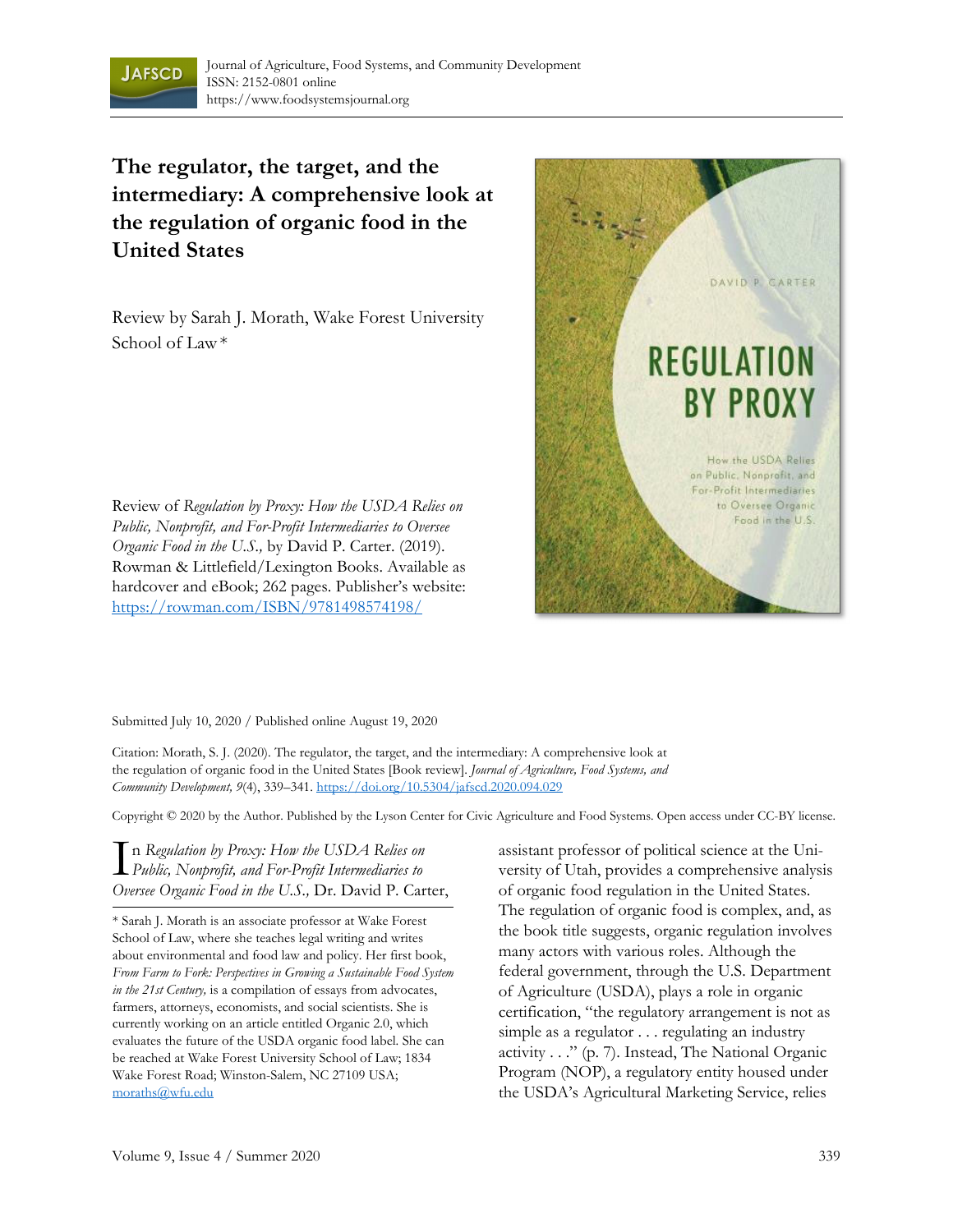on "an assortment of 'regulatory intermediaries'" (p. 7) independent from the NOP to develop and enforce uniform national standards for organically produced agricultural products sold in the United States. As a result, the regulation of the USDA organic standard is "decentralized" such that organic food is regulated by proxy.

*Regulation by Proxy* describes the various actors, or "proxies," involved in organic regulation, examines their relationships with each other, and considers the incentives and constraints they face. The book also analyzes how this complex regulatory scheme affects the consistency and integrity of organic certification in the U.S. Throughout, Carter identifies the strengths and weaknesses of the USDA's decentralized regulatory system for organic food—something he calls "an illustrative example of the complexity found across many regulatory settings" (p. 5). Carter uses the regulation of U.S. organic food "to examine the theoretical implications of a decentralized regulatory system that depends on public, nonprofit, and private action" (p. 6). As such, *Regulation by Proxy* would be of interest to organic food advocates as well as academics interested in regulation, public policy, and public administration more generally.

 Relying on both primary and secondary data, Carter's research is extremely thorough and balanced. The primary data comes mostly from his work with the Organic Regulation Research Project (a three-year research project carried out by a research team spanning multiple universities). This data includes both quantitative data from surveys and qualitative data from interviews with the various actors involved in organic regulation. The secondary data comes from publicly available reports and databases published by federal and state agencies. Carter also draws heavily from and acknowledges the scholarship of others, particularly as it relates to the evolution of organic food governance in the U.S.

 Chapter 1 explains what Carter means by the phrase "regulation by proxy" and places it in the context of U.S. organic certification. Chapter 2, "A Framework for Examining Decentralized Regulation," offers a framework for his analysis. Carter explains the regulator-intermediary-target model of USDA organic certification, with the NOP as the

"regulator" and the organic farmer as the "target" (p. 18). The intermediaries are entities that act "on behalf of a regulatory authority, or in conjunction with it, to achieve regulatory goals" (p. 13). Important to Carter's analysis are four dimensions through which the outcomes and processes of decentralized regulation can be analyzed: regulatory fidelity, regulatory integrity, program feedback, and policy durability (p. 24). This framework guides Carter's subsequent analysis of the various actors involved in organic certification.

 Chapter 3, "Institutional Emergence and Evolution: The History of Organic Food and Governance in the U.S.," describes the roots of organic agriculture and its evolution from self-regulation to third-party certification (or regulation by proxy). This chapter also includes a summary of the Organic Food Production Act of 1990 and the NOP regulations that followed. This chapter illustrates how the USDA organic certification's decentralized regulatory design is a direct result of "the institutional legacy" of the organic movement (p. 43).

 Chapter 4, "Systems-Based Regulations and Rulemaking Counsel: The USDA National Organic Standards and the NOSB," discusses both the content of the USDA Organic standards and the development of those standards through the National Organic Standards Board (NOSB). This chapter acknowledges the growing discontent with both the development and content of organic standards and points to the recent emergence of supplemental certifications or "add-ons" as evidence of this disapproval.

 "The Regulator: The National Organic Program" is the subject of Chapter 5. This chapter describes the structure and evolution of the NOP. In addition to this history, Chapter 5 offers a detailed description of the process through which the NOP accredits independent organic certifiers and monitors them for compliance with national organic standards. Carter notes the lack of data available to analyze this actor. Specifically, "no database exists by which audit findings can be readily aggregated and analyzed" (p. 80) and "no effort" has been made to "systemically assemble or assess all of the enforcement actions that organic certifiers take on [the NOP's] behalf" (p. 82).